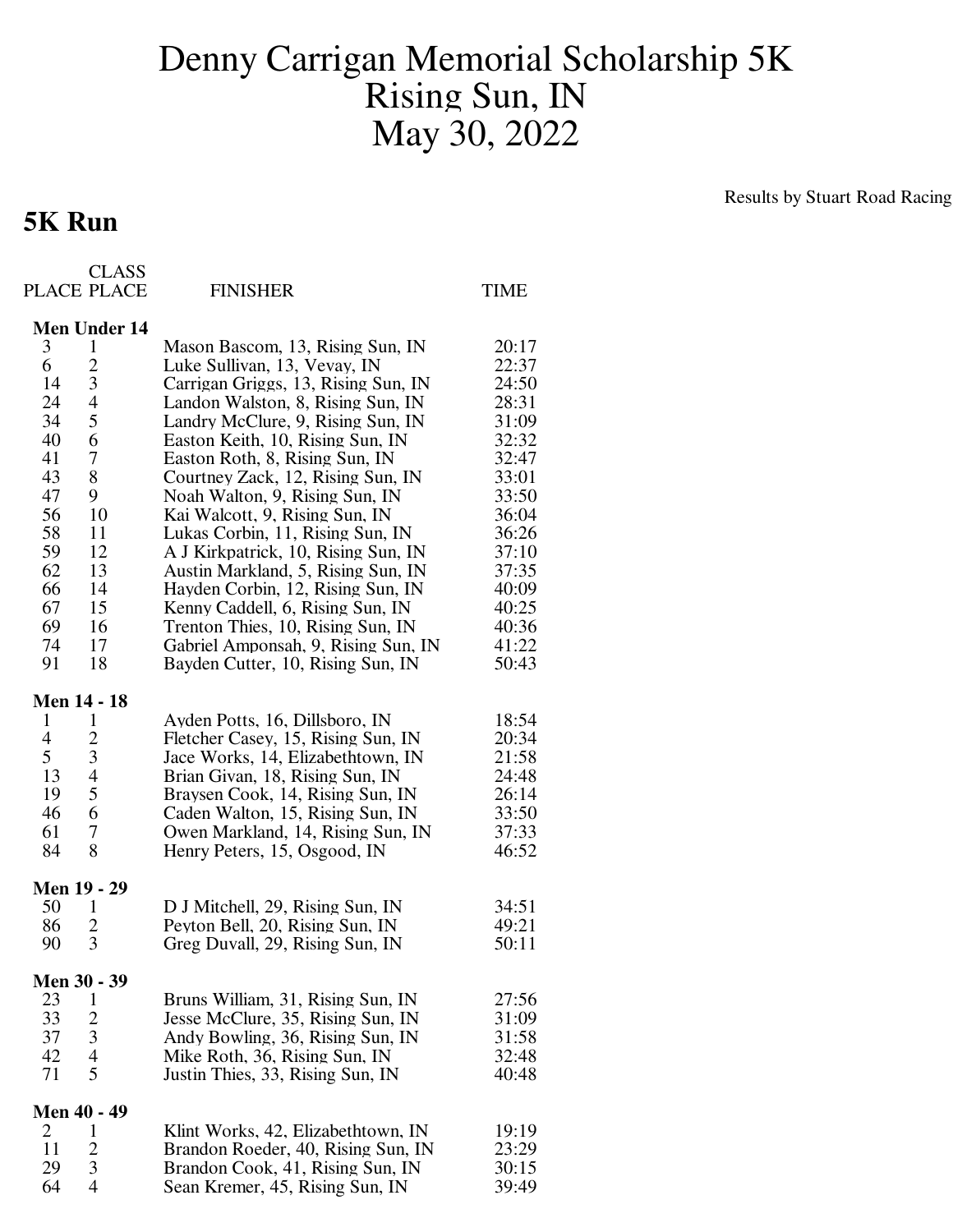|    | <b>CLASS</b><br>PLACE PLACE | <b>FINISHER</b>                   | TIME  |
|----|-----------------------------|-----------------------------------|-------|
| 80 | 5                           | Mike Peters, 49, Osgood, IN       | 43:50 |
|    | Men 50 - 59                 |                                   |       |
| 16 |                             | Wendell Jones, 50, Rising Sun, IN | 25:13 |
| 18 | 2                           | Andy Hummel, 56, Moores Hill, IN  | 25:54 |
| 38 | 3                           | Robert Kelnhofer, 54, Aurora, IN  | 32:03 |
|    | Men 60 $&$ Up               |                                   |       |
| 8  |                             | Jeff Smith, 66, Lawrenceburg, IN  | 22:56 |
| 17 | 2                           | Stephen Stoll, 68, Harrison, OH   | 25:31 |
| 55 | 3                           | Lee Gardewins, 66, Greendale, IN  | 35:52 |
| 63 | 4                           | Mark Knigga, 62, Lawrenceburg, IN | 38:08 |
| 82 | 5                           | Gene Black, 80, Camden, OH        | 46:01 |
| 93 | 6                           | John Ryle, 65, Rising Sun, IN     | 56:28 |
|    |                             |                                   |       |